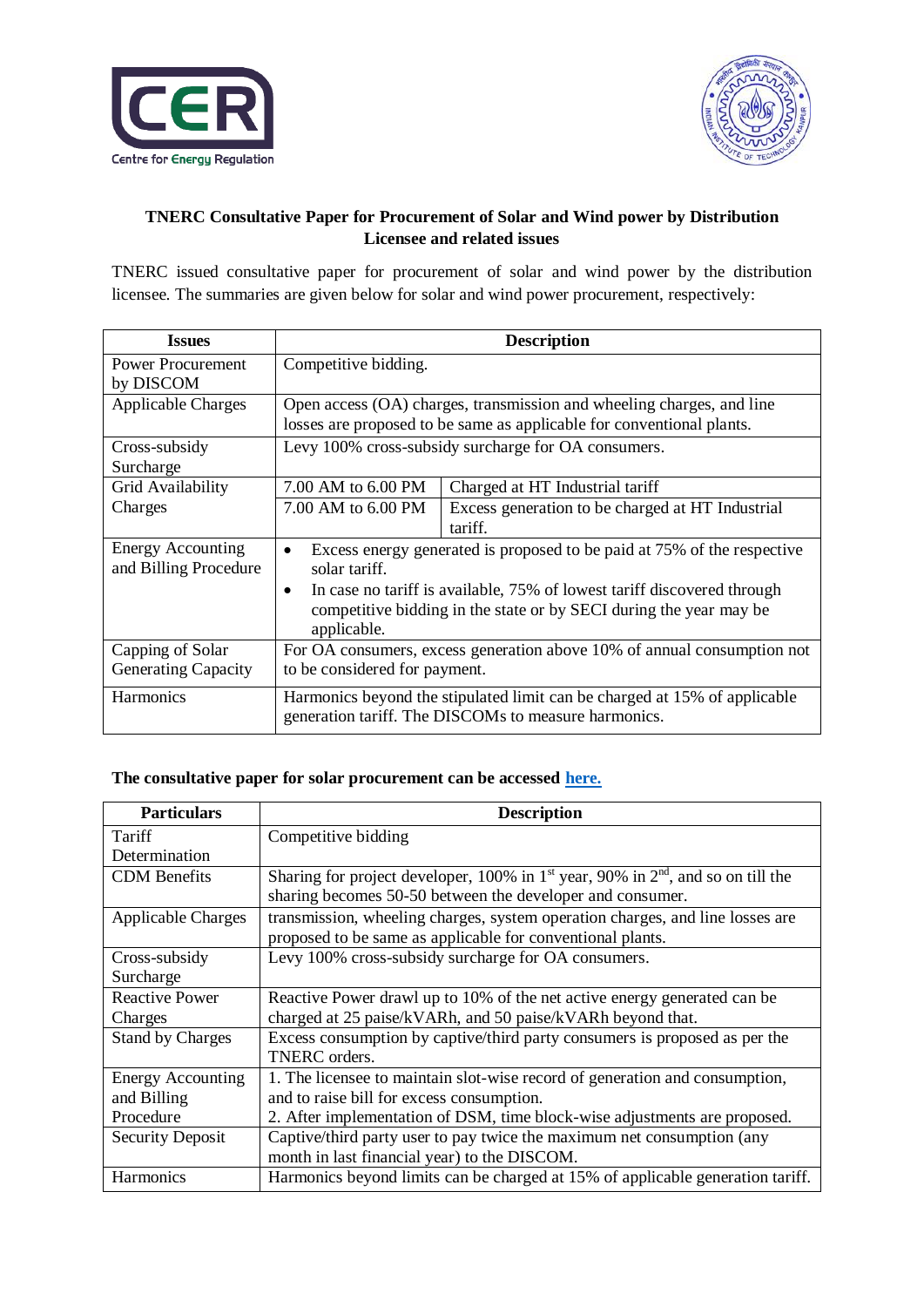



|                                                                                        | The DISCOM to measure harmonics.                                                                                                                                             |  |  |
|----------------------------------------------------------------------------------------|------------------------------------------------------------------------------------------------------------------------------------------------------------------------------|--|--|
| <b>Parallel Operation</b>                                                              | 100% of applicable parallel operation charges is proposed.                                                                                                                   |  |  |
| Charges                                                                                |                                                                                                                                                                              |  |  |
| <b>Banking of energy</b>                                                               |                                                                                                                                                                              |  |  |
| Category A - WEG machines commissioned up to 31.3.2018                                 |                                                                                                                                                                              |  |  |
| <b>Option 1</b>                                                                        |                                                                                                                                                                              |  |  |
| <b>Banking Period</b>                                                                  | 1st April till 31st March                                                                                                                                                    |  |  |
| Settlement                                                                             | Energy should be settled each month and excess injection can be credited at<br>75% of the applicable wind tariff/APPC for existing normal captive<br>users/under REC scheme. |  |  |
| <b>Option 2</b>                                                                        |                                                                                                                                                                              |  |  |
| <b>Banking Period</b>                                                                  | 1st April till 31st March                                                                                                                                                    |  |  |
| Settlement                                                                             | Energy settlement on 31st December. Excess energy can be encashed at 75%                                                                                                     |  |  |
|                                                                                        | of the applicable wind tariff/APPC for existing captive users/under REC                                                                                                      |  |  |
|                                                                                        | scheme. Drawl not allowed during January to March.                                                                                                                           |  |  |
| Category B - commissioned during the control period of Order No.6 of 2018 dt.13.4.2018 |                                                                                                                                                                              |  |  |
| <b>Banking Period</b>                                                                  | Monthly                                                                                                                                                                      |  |  |
| Settlement                                                                             | Every month excess energy can be encashed at 75% of the applicable wind<br>tariff/APPC for existing captive users/under REC scheme.                                          |  |  |
| Category C - commissioned from the date of the proposed order                          |                                                                                                                                                                              |  |  |
| <b>Banking Period</b>                                                                  | Monthly                                                                                                                                                                      |  |  |
| Settlement                                                                             | 1. Every month excess energy can be encashed at 75% of the applicable wind<br>tariff/APPC for existing captive users/under REC scheme.                                       |  |  |
|                                                                                        | 2. For OA consumers, no payments for excess generation beyond 10% of                                                                                                         |  |  |
|                                                                                        | annual consumption.                                                                                                                                                          |  |  |
|                                                                                        | 3. No banking facility for projects beyond a life of 10 years and excess banked<br>energy to be paid at 75% of respective tariff.                                            |  |  |

**The consultative paper for wind procurement can be accessed [here.](http://www.tnerc.gov.in/Concept%20Paper/2020/ConceptWind.pdf)** 

## **CER Opinion**

1. **Cost Impact on Captive and 3rd Party Sale of RE Power Procurers:** Emergence of solar and wind power as captive generation and for third party sale is primarily on account of higher tariffs (industrial and other large consumers), and improving economics of such technologies. Additional cost on account of removal of exemptions for wheeling and intrastate transmission charges would only reduce the cost advantage for Captive and OA consumers but would not eliminate it. Further cost reduction in cost of RE projects and increasing tariff of such consumers in future would negate any adverse implications of the proposed amendments.

2. **Revenue Implications for Utilities:** The additional revenue to the utilities on account of removal of above exemptions would be much smaller as compared to the total cost of power procurement of the state and the revenue gap. This is not likely to address the financial gap and enhance the 'financial performance' of the utilities. Enumeration of such implications would assist decision making by the TNERC.